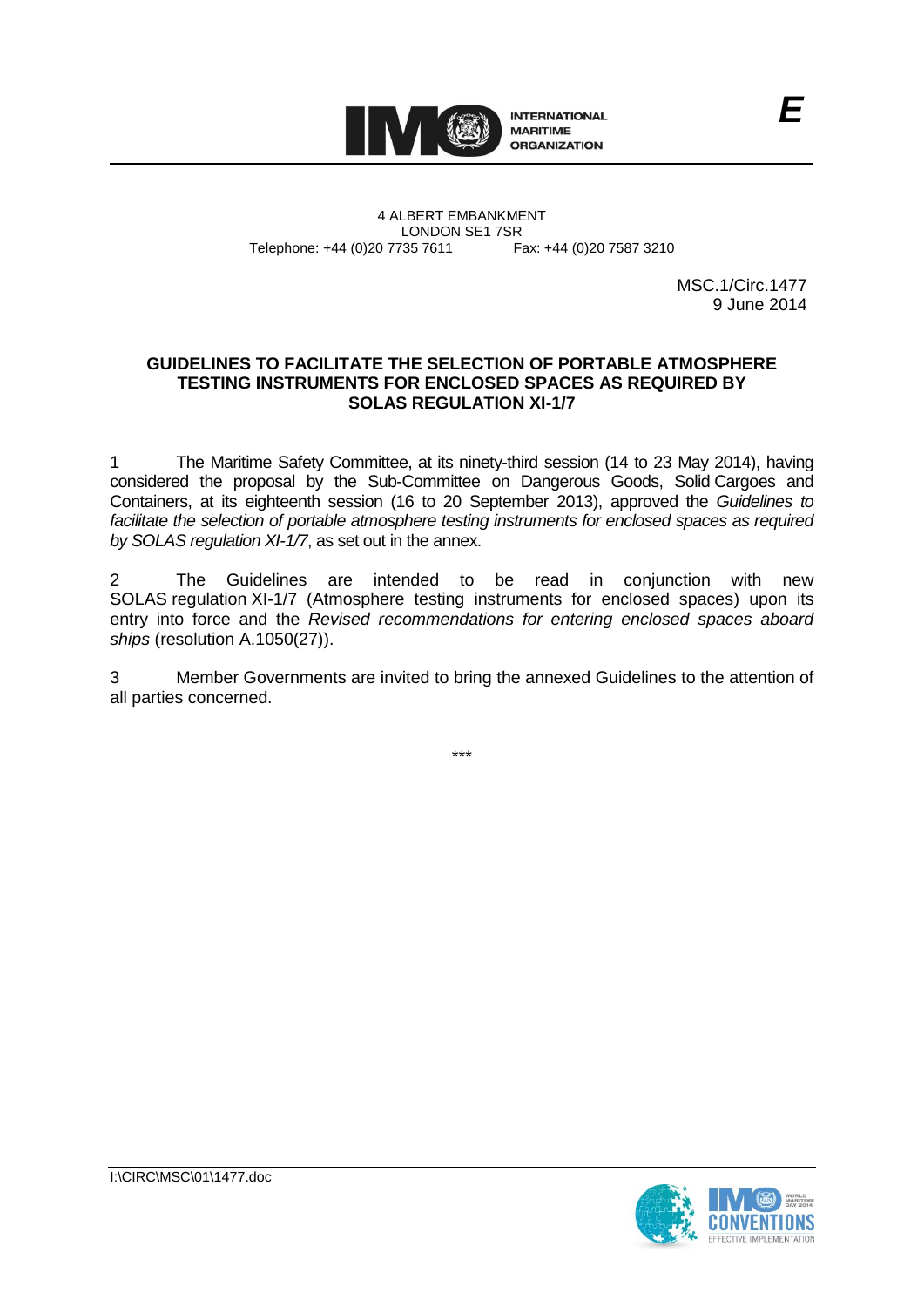# **ANNEX**

# **GUIDELINES TO FACILITATE THE SELECTION OF PORTABLE ATMOSPHERE TESTING INSTRUMENTS FOR ENCLOSED SPACES AS REQUIRED BY SOLAS REGULATION XI-1/7**

## **Introduction**

1 These Guidelines are to facilitate the selection of a portable atmosphere testing instrument for enclosed spaces as required by SOLAS regulation XI-1/7. They are intended to be read in conjunction with this SOLAS regulation and the *Revised recommendations for entering enclosed spaces aboard ships* (resolution A.1050(27)). They are not intended to constitute a performance standard for such equipment.

2 It should be noted that, given a ship's specific characteristics and operations, additional atmospheric hazards in enclosed spaces may be present that may not be detected by the instrument recommended to be selected by these Guidelines, and in such cases, if known, additional appropriate instruments should be carried.

## **General**

3 These Guidelines refer to the instrument that is used to test the atmosphere in an enclosed space before entry and at appropriate intervals thereafter until all work is completed. They do not refer to a personal gas detector that is intended to be carried by an individual whilst inside the enclosed space.

4 The instrument should be capable of remote sampling and detection for all gases that it is designed for, without interference from the atmosphere or other characteristics of the intervening space.

5 Upon activation, the instrument should perform a "self-test" which indicates that the instrument is functioning correctly.

6 Training requirements should be considered when selecting the instrument. Any atmosphere testing should be performed by trained personnel.

#### **Gases and vapours to be measured**

7 The instrument should be capable of measuring and displaying concentrations of:

- .1 oxygen;
- .2 flammable gases or vapours (% of LFL);
- .3 carbon monoxide; and
- .4 hydrogen sulphide,

8 The instrument should clearly and unambiguously show which gas or vapour it is measuring (noting that the display may be switchable or menu accessible).

9 If the instrument is fitted with an alarm function, it should activate at the appropriate level as determined by the flag State Administration.